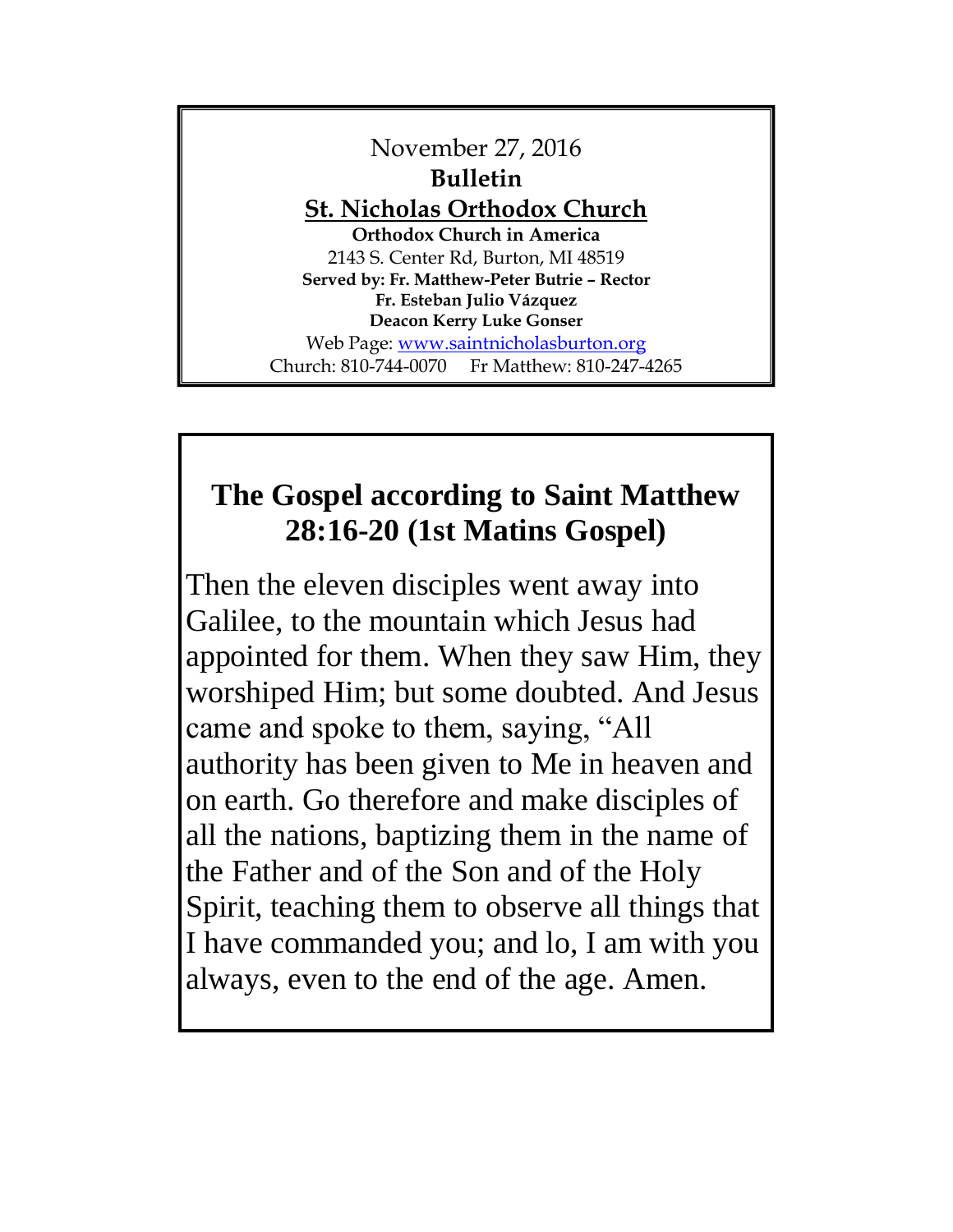**SUNDAY, NOVEMBER 27, 2016 23RD SUNDAY AFTER PENTECOST — Tone 6 Greatmartyr James the Persian (421). Ven. Palladius of Thessalonica (6th-7th c.). St. Jacob, Bishop and Wonderworker of Rostov (1392). Uncovering of the Relics of St. Vsávolod (Gabriel) of Pskov (1192). Seventeen Monk Martyrs in India (4th c.). St. Roman (5th c.). Repose of Ven. Diodorus, Abbot of Yuriev Monastery (Solovétsky Monastery—1633). Commemoration of the Weeping Icon of the Most-holy Theotokos, called "ZNAMENIYE" ("THE SIGN") at Novgorod in 1170, and the other Icons of the Most-holy Theotokos, "OF THE SIGN": the "KURSK-ROOT" (1295), "ABALATSKAYA" (1637), and others.**

#### **TROPARIA**

**(Tone 6)** The angelic powers were at Thy tomb the guards became as dead men. Mary stood by Thy grave, seeking Thy most pure Body. Thou didst capture hell, not being tempted by it. Thou didst come to the Virgin, granting life. O Lord who didst rise from the dead: glory to Thee!

**(Tone 4)** In truth you were revealed to your flock as a rule of faith, a model of meekness, and teacher of abstinence, so you won the heights by humility, and riches by poverty, O Holy Father Nicholas, intercede with Christ God to save our souls.

#### **KONTAKION**

**(Tone 3)** The Virgin cometh today to the cave to give birth, ineffably to bring forth the Word Eternal. Therefore, rejoice, O earth, at the message, with the angels and shepherds give glory to Him Who shall appear by His own will as a young child, He Who is from eternity God.

## *The Prokeimenon in the Sixth Tone:* **O Lord, save Thy people / and bless Thine inheritance!**

*v.* **To Thee, O Lord, will I call. O my God, be not silent to me!**

#### **THE READING FROM THE EPISTLE OF THE HOLY APOSTLE PAUL TO THE EPHESIANS (2:4-**

**10)** *Brethren*: God, who is rich in mercy, out of the great love with which he loved us, even when we were dead through our trespasses, made us alive together with Christ (by grace you have been saved), and raised us up with him, and made us sit with him in the heavenly places in Christ Jesus, that in the coming ages he might show the immeasurable riches of his grace in kindness toward us in Christ Jesus. For by grace you have been saved through faith; and this is not your own doing, it is the gift of God -- not because of works, lest any man should boast. For we are his workmanship, created in Christ Jesus for good works, which God prepared beforehand, that we should walk in them.

#### *Alleluia, Tone 6*

v: *He who dwells in the shelter of the Most High will abide in the shadow of the heavenly God.*

#### *v:* **He will say to the Lord: "My Protector and my Refuge; my God, in Whom I trust!"**

**THE HOLY GOSPEL ACCORDING TO SAINT LUKE (18:18-27)** At that time a ruler asked Jesus, "Good Teacher, what shall I do to inherit eternal life?" And Jesus said to him, "Why do you call me good? No one is good but God alone. You know the commandments: 'Do not commit adultery, Do not kill, Do not steal, Do not bear false witness, Honor your father and mother." And he said, "All these I have observed from my youth." And when Jesus heard it, he said to him, "One thing you still lack. Sell all that you have and distribute to the poor, and you will have treasure in heaven; and come, follow me." But when he heard this he became sad, for he was very rich. Jesus looking at him said, "How hard it is for those who have riches to enter the kingdom of God! For it is easier for a camel to go through the eye of a needle than for a rich man to enter the kingdom of God." Those who heard it said, "Then who can be saved?" But he said, "What is impossible with men is possible with God."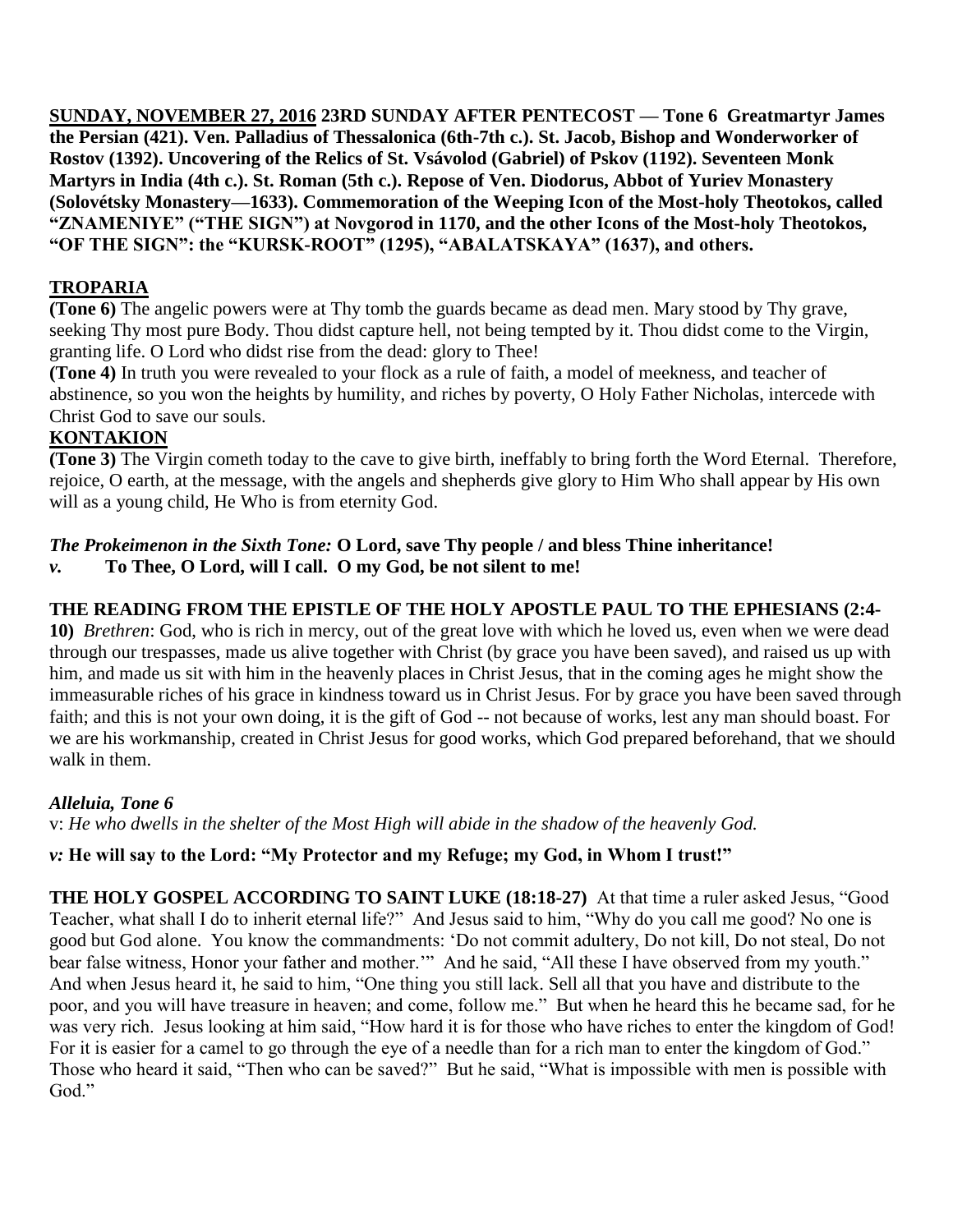#### **COMMUNION HYMN**

Praise the Lord from the heavens! Praise Him in the highest! Alleluia, Alleluia, Alleluia!

Greatmartyr James the Persian

The Holy Great Martyr James the Persian (the Sawn-Asunder) was born in the fourth century into a pious Christian family, both wealthy and illustrious. His wife was also a Christian, and the couple raised their children in piety, inspiring in them a love for prayer and the Holy Scriptures. James occupied a high position at the court of the Persian emperor Izdegerd (399-420) and his successor Barakhranes (420-438). But on one of the military campaigns James, seduced by the emperor's beneficence, was afraid to acknowledge himself a Christian, and so he offered sacrifice to idols with the emperor.

Learning of this, James' mother and wife wrote him a letter, in which they rebuked him and urged him to repent. Receiving the letter, James realized the gravity of his sin. Faced with the horror of being cut off not only from his family, but also from God Himself, he began to weep loudly, imploring the Lord for forgiveness.

His fellow-soldiers, hearing him pray to the Lord Jesus Christ, reported this to the emperor. Under interrogation, St James bravely confessed his faith in the one True God. No amount of urging by the emperor could make him renounce Christ. The emperor then ordered the saint to be put to death.

They began to cut off his fingers and his toes one by one, then his hands and his feet, and then his arms and legs. During the prolonged torture St James offered prayers of thanksgiving to the Lord, Who had granted him the possibility of redemption from his sins by enduring these terrible torments. Finally, the martyr was beheaded. Christians gathered up the pieces of his body and buried them with great reverence.



November 27, 2016

`

## ာရှိပြီ**း ဝည်ိုင်္ဂလ** ဝည်ိုင်္ဂလ ဝည်ိုင်္ဂလ ဝည်

#### **CANDLE INTENTIONS FOR THE HEALTH AND BLESSINGS OF**

| Fr. Joe, Fr. Andrew, Deacon Anthony, Aaron, Jo Ann, Nicolai, Kosta, Jimmy, Gloria,   |          |
|--------------------------------------------------------------------------------------|----------|
| Laurie, Walt & Zina, Dorothy, Helen, Joseph, Jeanette, Reggie, Calvin & Ruth, Taras, |          |
| Anna, Stojan & Mira, Bosa, Helen, Ted & Marlene, Nicholas & Margaret,                |          |
|                                                                                      | Joe Tome |
|                                                                                      | Joe Tome |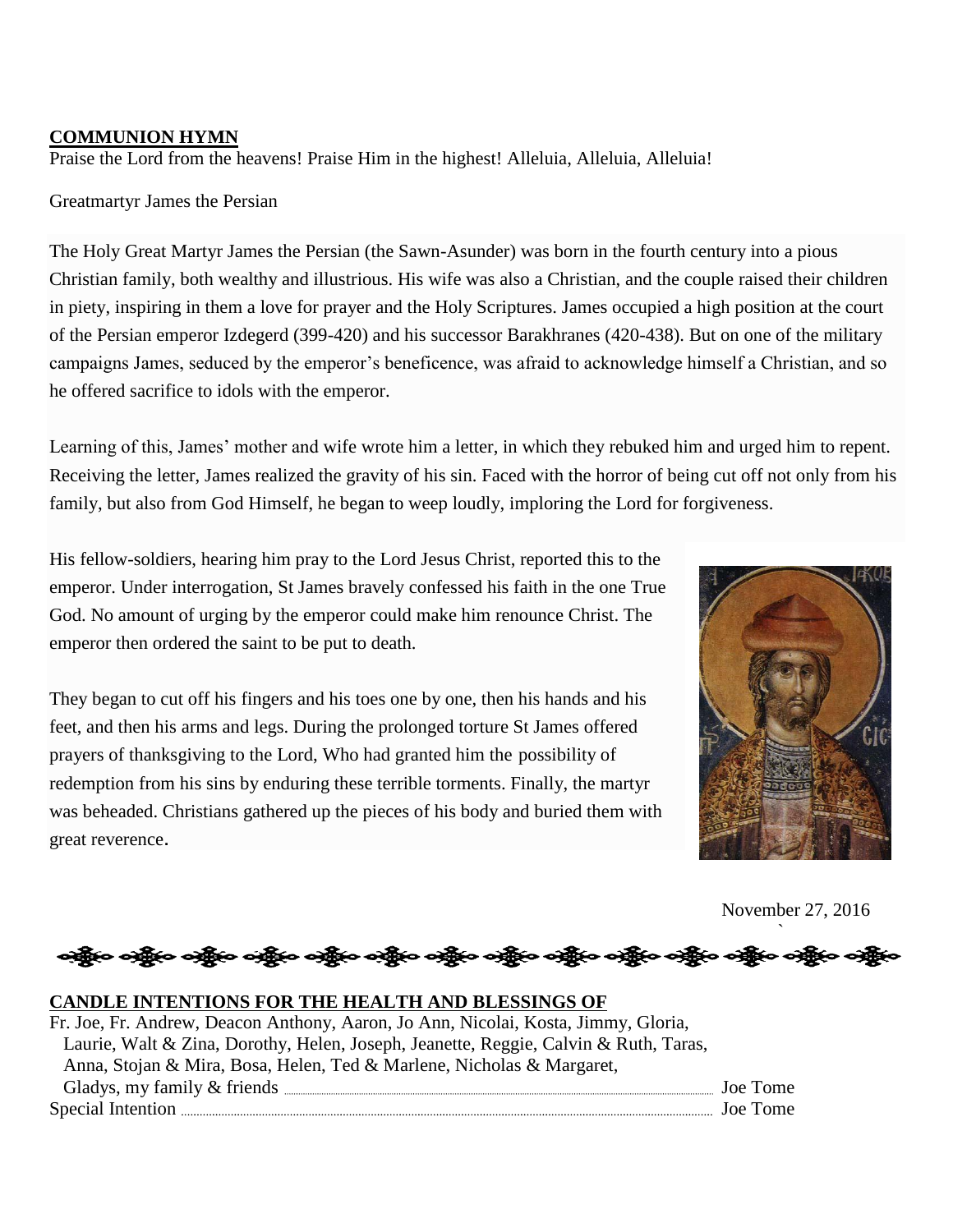#### **CANDLE INTENTIONS FOR ALL THOSE IN BLESSED REPOSE ETERNAL LIGHT AT THE ALTAR**

Sophie Stavridis The Transition of the Stavridis Tennis Young **ETERNAL LIGHT** Helen Bibilikow-2yrs Blessed Repose-Memory Eternal **Christian Christian Christine**, Jerry, Josh & Jenn

## ဆို့ပြီးဝ သို့ဖြင့် သည့်ပြော သို့ဖြင့် သည့်ပြော သည့်ပ သည့်ပြော သည့်ပြော သည့်ပြော သည့်ပြော သည့်ပြော သည့်ပြော

Welcome all of our friends and visitors to St. Nicholas! Please join us for fellowship, coffee and donuts in our parish hall.

PLEDGE CARDS 141 pledges cards were mailed, 39 have been returned, we would like to have all of them returned by December, 1.

#### CHARITY MINISTRIES

HOPE IN A BOX is collecting socks, towels, toiletries and new toys for the month of December. Place the items in the Blue Box in the hall. Catholic Charities Community Closet will distribute the items.

FOOD DRIVE Place non-perishable food items in the other blue box in the hall.

NORTH END SOUP KITCHEN We serve Thursday, December 1 from 9 am to 1 pm.

ST. NICHOLAS DAY Potluck luncheon and visit from St. Nicholas will be held on Sunday, December 11 following the Divine Liturgy. Please bring a meatless dish or a dessert to share. Everyone is invited to attend!

100<sup>TH</sup> ANNIVERSARY BOOK our final deadline is drawing near. If you have any ads and/or pictures you would like to submit for the book please do so a.s.a.p. If you have any questions please see Paul Brayan, Debbie or Fr. Matthew.

#### CHRISTMAS GREETINGS **if you wish to have your named included on this year's Christmas greetings list, please see Debbie or call the parish office no later than December, 11.**

*Schedule of services and events for the week of November, 27:*

Tuesday, November 29

|            | Father in Toledo                |
|------------|---------------------------------|
| $6 - 8$ pm | Orthodox Book Club @ St. George |
| 7 pm       | Fr. Matthew speaking at MSU OCF |

| Wednesday, November 30 |                        |
|------------------------|------------------------|
| 9 am                   | Divine Liturgy         |
| $11 \text{ am}$        | <b>Adult Education</b> |

Thursday, December 1